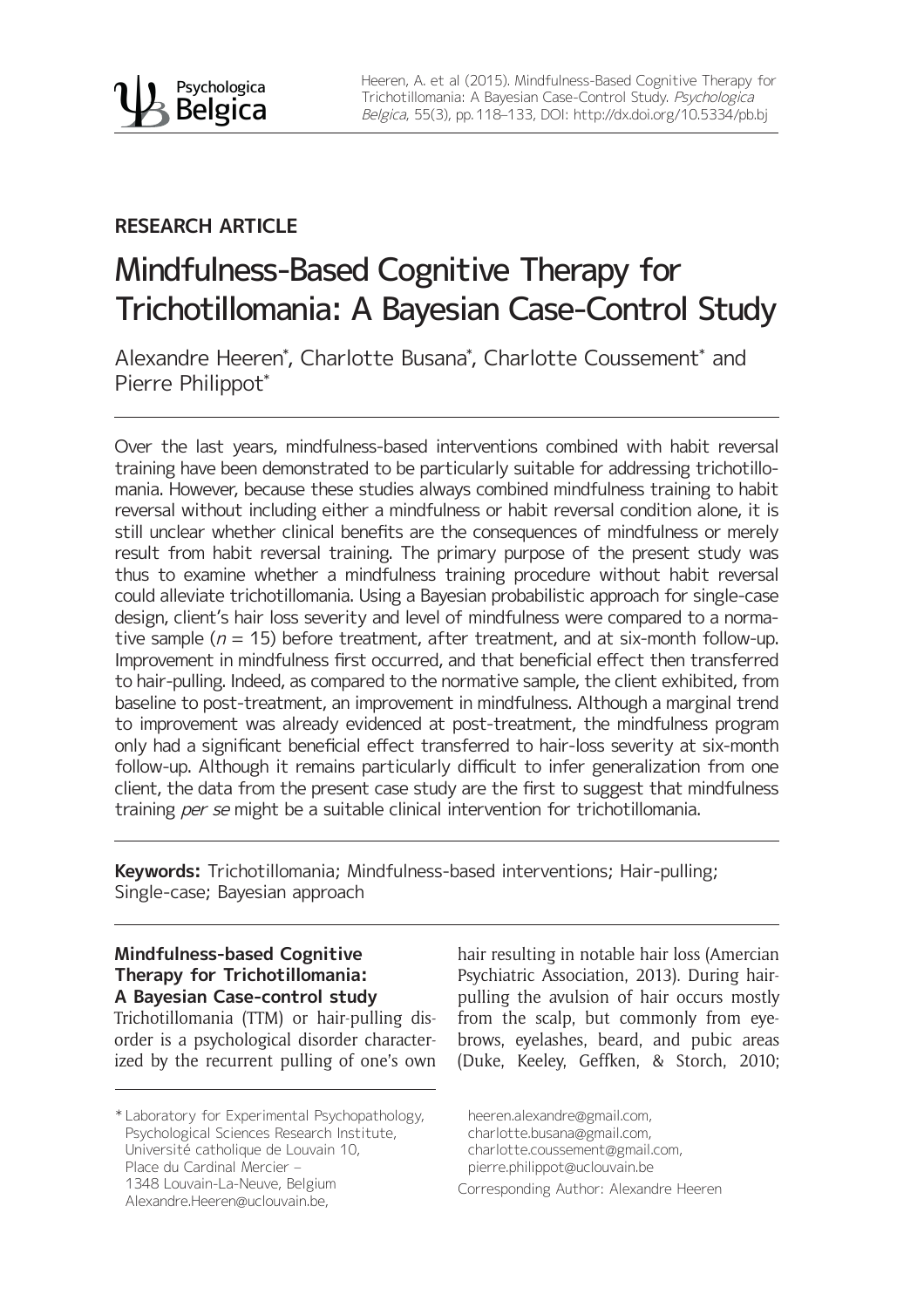Woods et al., 2006a). In addition to these criteria, the person with TTM must experience tension prior to pulling that is relieved after the pulling episode, or must experience an increasing sense of tension during attempts to refrain from pulling. Lifetime prevalence has been estimated to range from 0.6% to 1% (e.g., Duke et al., 2010). TTM results in significant impairments across a variety of domains including occupational functioning and clinically significant levels of anxiety, depression, and stress (Flessner et al., 2008; Franklin et al., 2008 Woods et al., 2006a). TTM also often leads to potentially several medical complications, such as skin irritation, scalp irritation, or trichobezoars (e.g., Duke et al., 2010; Keuthen, Stein, & Christensen, 2001).

Neurocognitive studies of adults with TTM have shown deficits in inhibitory control (Bohne, Keuthen, Tuschen-Caffier, & Wihlemen, 2005a; Bohne, Savage, Deckersbach, Keuthen, & Wilhem, 2008; Chamberlain, Blackwell, Fineberg, Robbins, & Sahakian, 2006; Lee, Franklin, Turkel, Goetz, & Woods, 2012; Stanley, Hannay, & Breckenridge, 1997). Inhibitory control is best characterized as the ability to inhibit prepotent courses actions and resistance to interference from irrelevant stimuli (Bjorklund & Harnishfegar, 1995; Nigg, 2000). Neuroimaging studies have reported that TTM patients have impaired activations of the fronto-striatal pathway (i.e., putamen, caudate, cingulate anterior cortex, prefrontal cortex) during tasks involving such an inhibitory control (Chamberlain et al., 2008, 2010; O'Sullivan et al., 1997; Stein et al., 2002; Swedo et al., 1991).

The traditional behavioral approaches to TTM include habit reversal training (HRT) i.e. training a competing response (e.g., fist clenching) that is incompatible with and blocks the hair-pulling response. In a seminal study, Azrin, Nunn, and Frantz (1980) randomly allocated 34 TTM patients to a twohour treatment session including either HRT or negative practice (i.e., behavioral technique in which the patients imitate pulling

movement in front of mirror without actually pulling). They found that those patients in the HRT condition evidenced significant reductions in hair-pulling episodes and higher remissions rates. At four-week followup, 74% of the TTM patients in the HRT condition no longer reported hair-pulling, as compared to 33% in the negative practice condition. Since this initial publication, several studies have reported that habit reversal is an empirically validated and well-accepted treatment for TTM patients (for a recent meta-analysis, see Bloch et al., 2007).

However, over the last decades, several studies have suggested that TTM patients may also benefit from psychotherapeutic approaches that directly target emotion regulation as TTM patients often performed hair-pulling to down regulate negative inner experience (Diefenbach, Tollin, Meunier, & Worhunsky, 2008; Grant, Odlaug, & Potenza, 2007; Shusterman, Feld, Baer, & Keuthen, 2009; Teng, Woods, Twohig, & Marcks, 2002). As a consequence, practitioners have progressively started to add components of usual cognitive and behavioral approaches to TTM treatment that aimed at modifying contextual stimuli as well as cognitions that both trigger hair-pulling (e.g., Mansueto, Townsley-Stemberger, McCombs-Thomas, & Goldfinger-Colomb, 1997; Ninan, Rothbaum, Marsteller, Knight, & Eccard, 2000; Pelissier & O'Connor, 2004).

Over the last years, mindfulness-based interventions (MBI) combined with HRT have been demonstrated to be particularly suitable for addressing TTM (Crosby, Dehlin, Mitchell,& Twohig, 2012; Keuthen et al., 2010, 2011; Twohig & Woods, 2004). Mindfulness is defined as the ability to bring one's attention to experience in the present moment in a nonjudgmental way (Kabat-Zinn, 1990). In recent years, several meta-analyses examining the efficacy of MBI have concluded that these interventions may help to alleviate a variety of mental health problems, including anxiety, depression, and stress disorders, and improve overall psychological functioning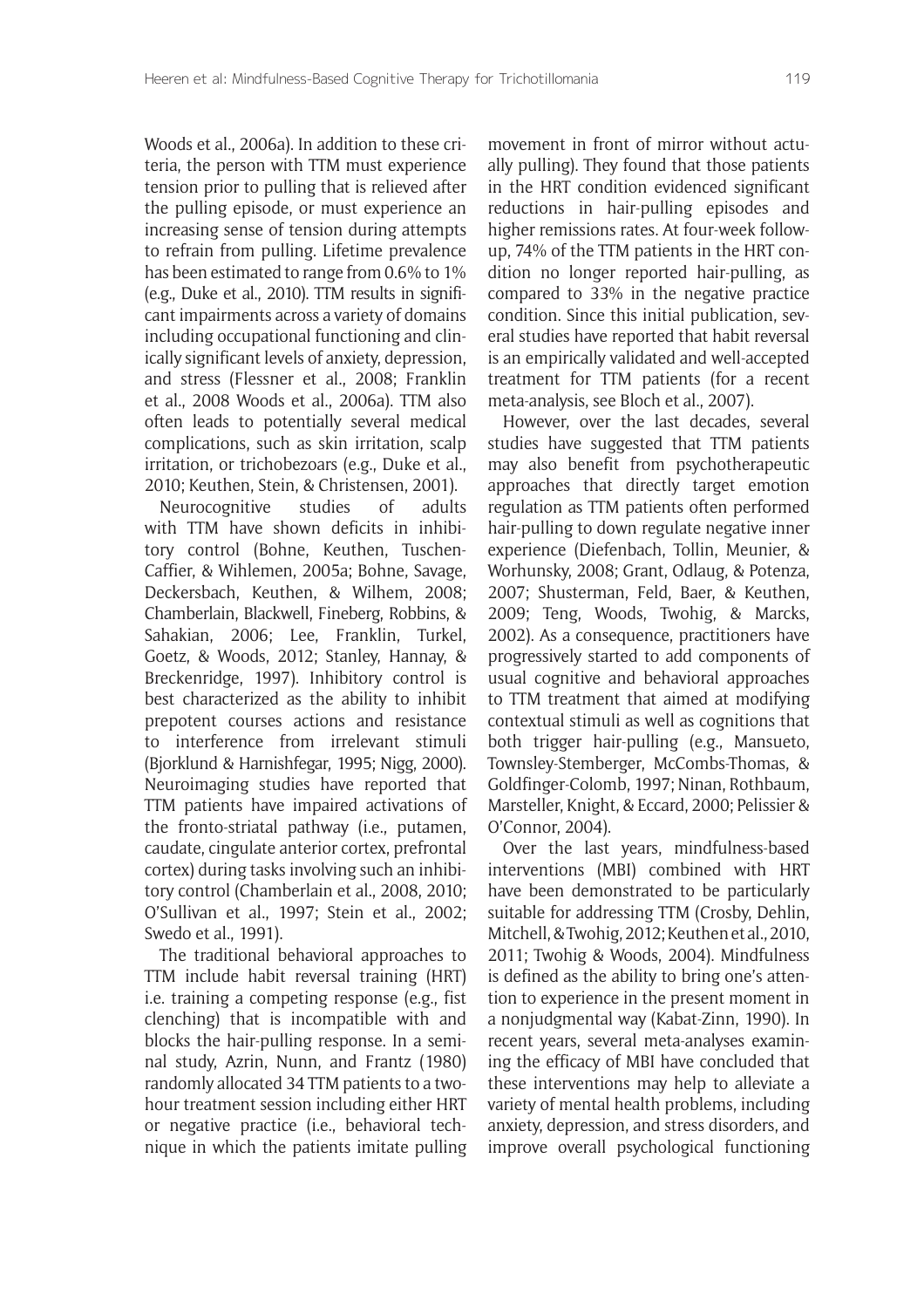(Baer, 2003; Grossman, Niemann, Schmidt, & Walach, 2004; Khoury et al., 2013).

To date, two kinds of MBI have been used in conjunction with the traditional HRT to treat TTM: *Acceptance and Commitment Therapy* (ACT; Hayes, Strosahl, & Wilson, 1999) and *Dialectical Behavior Therapy* (DBT; Linehan, 1993). Both of these approaches specifically address the role of acceptance and mindfulness processes to decrease maladaptive emotion regulation and produce behavior change with respect to client values.

Regarding the combination of ACT and HRT, several studies have reported preliminary evidence. Twohig and Woods (2004) found that a seven-session program combining ACT and HRT was successful in decreasing hairs pulled to near-zero levels for four of six TTM patients, with three of them exhibiting gains maintenance at three-month followup. These findings were corroborated in a controlled randomized trial among 25 TTM patients comparing a 10-session treatment combining ACT and HRT to a waitlist condition (Woods, Wetterneck, & Flessner, 2006b). Sixty-six percent of participants in the treatment condition achieved clinically significant reductions in symptoms compared to 8% in the waitlist condition. A follow-up assessment indicated that these treatment gains were maintained at three-month follow-up.

Regarding the combination of DBT and HRT, Keuthen and collaborators (2010) reported an open clinical trial among 10 TTM patients. The treatment consisted of 11 weekly 50-minute acute treatment sessions followed by four boosting sessions during a maintenance phase over the subsequent three months (at 2, 4, 8, and 12 weeks posttreatment, respectively). Results showed that the treatment led to a significant improvement in hair-pulling severity, emotion regulation, anxiety, and depressive symptoms, with benefits maintained at three-month follow-up. More recently, in a follow-up study, Keuthen and colleagues (2011) also reported that these outcomes maintained at a six-month follow-up assessment and that improvement in hair-pulling correlated with changes in emotion regulation.

Taken together, these studies suggest that both ACT and DBT combined with HRT can help in reducing TTM. Nevertheless, uncertainty still abounds regarding whether these benefits can be unambiguously attributed to a change in mindfulness resulting from DBT and ACT as they both mixed mindfulness practice to some other therapeutic components (e.g., acceptance, emotion labeling). Moreover, as these studies always combined MBI to HRT without including either a MBI or HRT condition alone, it is still unclear whether these clinical benefits are the consequences of MBI or merely the results of HRT.

As a consequence, it remains particularly difficult to gauge the precise contribution of mindfulness *per se* in the improvement of TTM. This is unfortunate as it has been demonstrated that mindfulness training is particularly relevant to improve inhibitory control (Chiesa & Serretti, 2010; Heeren, Van Broeck, & Philippot, 2009; Tang et al., 2007), which has been argued to be a core neurocognitive mechanism involved in the maintenance of TTM (e.g., Bohne et al., 2005a; 2008; Chamberlain et al., 2006; Lee et al., 2012; Stanley et al., 1997). Moreover, it has been pointed out that TTM patients experience tension prior to pulling that is relieved after the pulling, leading, through operant conditioning, to the maintenance of a pulling behavior in response to the experience of such a tension (see above). As it has been showed that mindfulness training improves the ability to allow one's feeling (pleasant and unpleasant) to come and go without reacting to them (Heeren et al., 2015), one might speculate that such a mindfulness practice per se might help to alleviate TTM.

The primary purpose of the present study was thus to examine whether a mindfulness training procedure without HRT could alleviate TTM symptoms within a single-case design. For clinical concerns, this issue is a critical one. Indeed, although the results from trials described above clearly suggest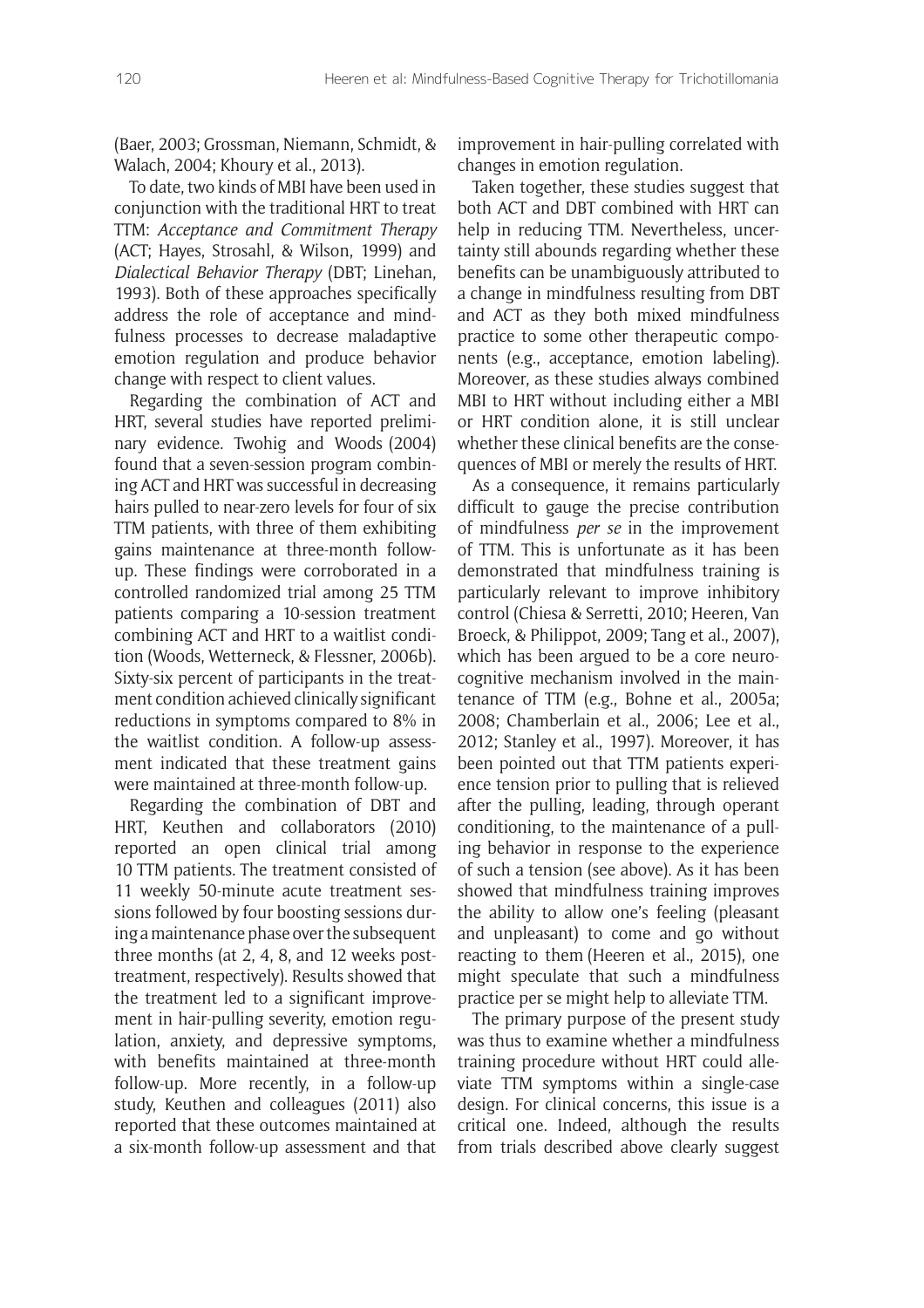the efficacy of a combination of HRT and MBI for TTM, a critical issue vis-à-vis the application of mindfulness intervention in TTM is to establish its efficacy beyond its combination with other therapeutic components.

#### **Method**

#### **Design and data analysis**

An A-B design (Barlow & Hersen, 1984) with follow-up was implemented. During the baseline period, two therapists<sup>1</sup> (AH and CB) met the client once in order to administer and collect the baseline measurements. Following the baseline, the same two therapists delivered the mindfulness training over an eight-week period. After the treatment, outcomes were assessed. Finally, the client returned to the clinical center six-month after the final training session for follow-up assessment.

The statistical recommendations for singlecase design of Crawford, Garthwaite, and Porter (2010) were followed. A statistical Bayesian approach was used. There has been an explosion of interest in Bayesian statistical methods over the last decades (e.g., Heeren, Maurage, & Philippot, 2013). The main reason of this is the development of numerical techniques, notably Markov Chain Monte Carlo methods that have solved many of the remaining computational problems formally associated with the application of Bayesian analyses. Markov Chain Monte Carlo methods make inferences by generating a large number of observations from the distribution of the data (for a review, see Andrieu, De Freitas, Doucet, & Jordan, 2003). The essential difference between the classical and the Bayesian approaches is that the classical approach treats parameters as *fixed* but unknown, whereas, in the Bayesian approach, parameters are treated as *random* variables and hence have a probability distribution.

The single-case adaptation of Bayesian methods was used (Crawford & Garthwaite, 2007). First, this procedure provides a Bayesian hypothesis test. It estimates the

probability that, according to a random selection, any individual of the 15 normative control participants would exhibit a larger difference than the single case, in either direction. Second, the Bayesian point estimate and 95% confidence interval for the abnormality of the case's score are reported. The point estimate of the abnormality of the case's score is the Bayesian estimated percentage of the normative sample that would obtain a score lower/higher than the case and the interval estimate quantifies the uncertainty over this percentage (Crawford, Garthwaite, & Howell, 2009). Data analyses were performed using SingleBayes\_ES.exe (Crawford et al., 2010). This program implements Bayesian methods for comparison of a single case's score to scores obtained in a normative sample.

#### **Participants**

*Case report.* DC is a right-handed 30-yearold Caucasian man, who lived with his girlfriend at the time of this study. He was a PhD student in humanities. He addressed himself to the Psychology Department Consulting Center with a complaint of hair-pulling. DC suffered from TTM since he was fourteen years old. His retrospective self-report of the beginning of his TTM did not evidence any traumatic or specific life events. Anamnesis revealed that he performed hair-pulling mainly with his right-hand over the ipsi- and contra-lateral eyebrows and the eyelashes section. Although DC reported that the intensity of hair-pulling increased with anxiety, stress and tiredness (physical and mental), he did not report any specific situation that may trigger hair-pulling. He explained the hair-pulling as a habit and did not feel any physical trigger. He had (a) no current substance abuse, (b) no current or past heart, respiratory, neurological problems, (c) no current or past use of psychotropic medications, (d) and was not currently engaged in any other form of psychological or psychiatric treatment. We obtained informed consent for publishing his data.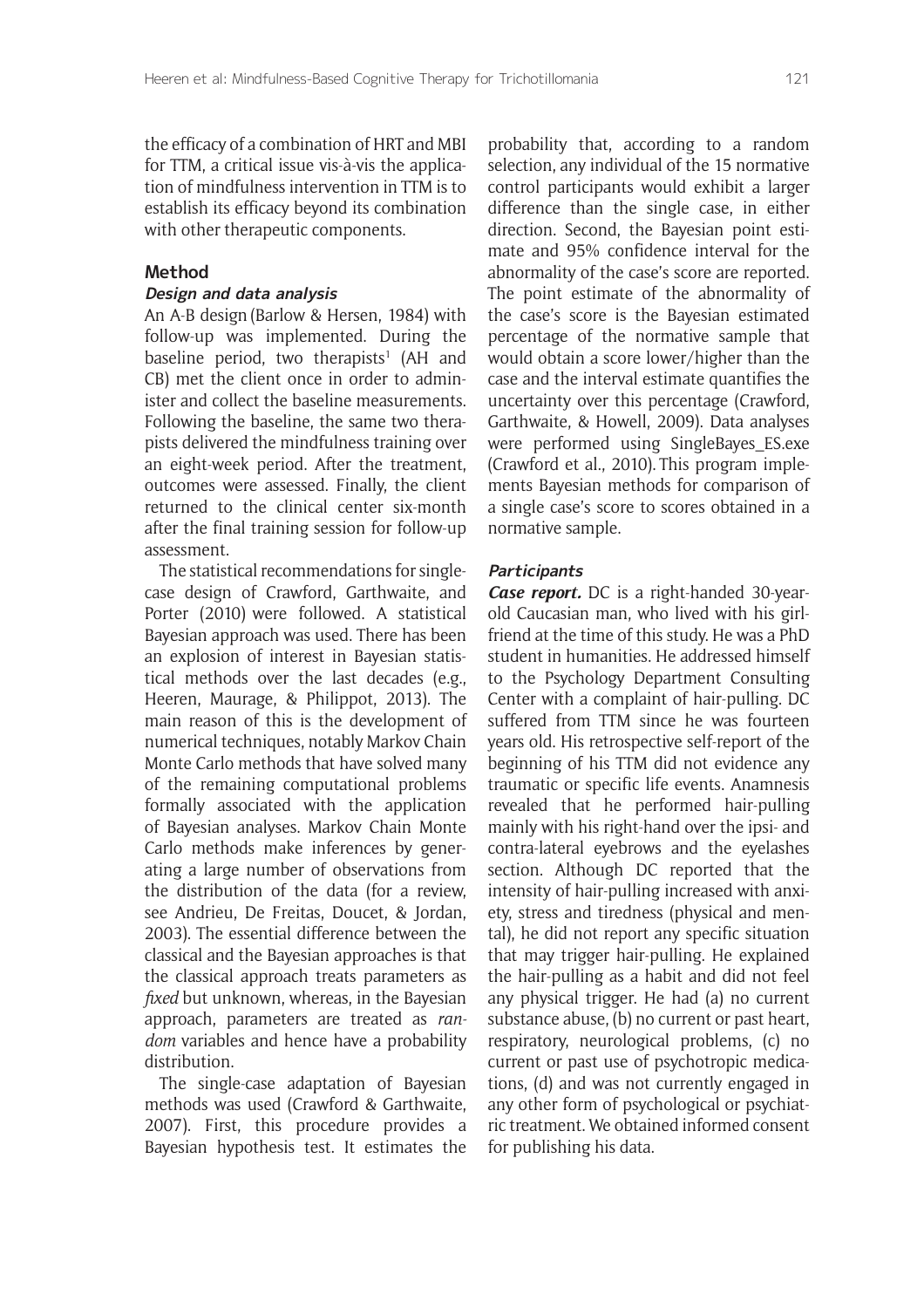*Normative sample.* In order to compare the performance of DC to a normative sample, a group was constituted by pairing DC to participants matched for age  $(+/- 12$  months), gender, education level (post-graduate level) as well as laterality, but showing no TTM. We recruited 15 Belgian men among the acquaintances of the authors and the university employees. They were administrated the same measurements than DC. Their characteristics, as well as those of DC, appear in **Table 1**. In addition to the absence of TTM, all participants: (a) had no current substance abuse, (b) no current or past heart, respiratory, neurological problems, (c) no current or past use of psychotropic medications, (d) and were not currently engaged in any form of psychological and psychiatric treatment. Each participant was tested individually in a quiet room. We conducted the study in accordance with the ethical standards of the American Psychological Association. We obtained informed consent from each participant.

#### **Assessment**

*Self-report assessment.* The Five Facet Mindfulness Questionnaire (FFMQ; Baer et al., 2008) was administered before and after treatment in order to assess change in mindfulness from baseline to post-treatment. The State-Trait Anxiety Inventory – Trait version (STAI-Trait; Spielberger, Gorsuch, Lushene, Vagg, & Jacobs, 1983), and the Beck Depression Inventory (BDI-II; Beck, Steer, & Brown, 1996) were administered before treatment in order to control for potential depressive symptoms as well as trait-anxiety.

*Five Facet Mindfulness Questionnaire (FFMQ).* Mindfulness was assessed using the FFMQ (Baer et al., 2008), a 39-item selfreport measure assessing the level of mindfulness in daily life. It assesses five elements of mindfulness. These include *Observing* (i.e., attending to or noticing internal and external stimuli, such as emotions, cognitions, sights, sounds, or smells), *Describing* (i.e., noting or mentally labeling these stimuli with words), *Acting with awareness* (i.e., attending to one's current actions, as opposed to behaving automatically or absent-mindedly), *Nonjudgment of inner experience* (i.e., refraining from evaluation of one's sensations, cognitions, and emotions) and *Nonreactivity to Inner experience* (i.e., allowing one's thoughts and feelings to come and go, without reacting to them). A Well-validated French version of the scale was used in the present study (Heeren, Douilliez, Peschard, Debrauwere, Philippot, 2011a).

*State-Trait Anxiety Inventory - Trait version* (STAI-Trait). STAI-Trait (Spielberger et al., 1983) is a 20-item self-report questionnaire assessing anxiety trait vulnerability). Wellvalidated French version of the scale was used in the present study (Bruchon-Schweitzer & Paulhan, 1993).

**Beck Depression Inventory (BDI-II). The BDI** (Beck et al., 1996) is a 21-item self-report measure of the symptoms of depression.

|            | <b>Normative</b><br>sample |           | <b>Bayesian probability</b> |                             | <b>Bayesian estimated</b><br>percentage |                 |  |
|------------|----------------------------|-----------|-----------------------------|-----------------------------|-----------------------------------------|-----------------|--|
|            | М                          | <b>SD</b> | Case's<br>score             | Probability<br>(two-tailed) | Point                                   | 95% CI          |  |
| Age        | 28.57                      | 1.68      | 29                          | .81                         | 59.61                                   | $39.55 - 77.85$ |  |
| <b>BDI</b> | 6.00                       | 7.73      | 12                          | .47                         | 76.77                                   | $57.44 - 91.04$ |  |
| STAI-Trait | 37.14                      | 13.03     | 57                          | .17                         | 91.87                                   | 77.51 - 98.82   |  |

**Table 1:** Descriptive characteristics of the single-case to normative controls. *Note.* BDI = Beck Depression Inventory; STAI-Trait = State-Trait Anxiety Inventory – Trait version.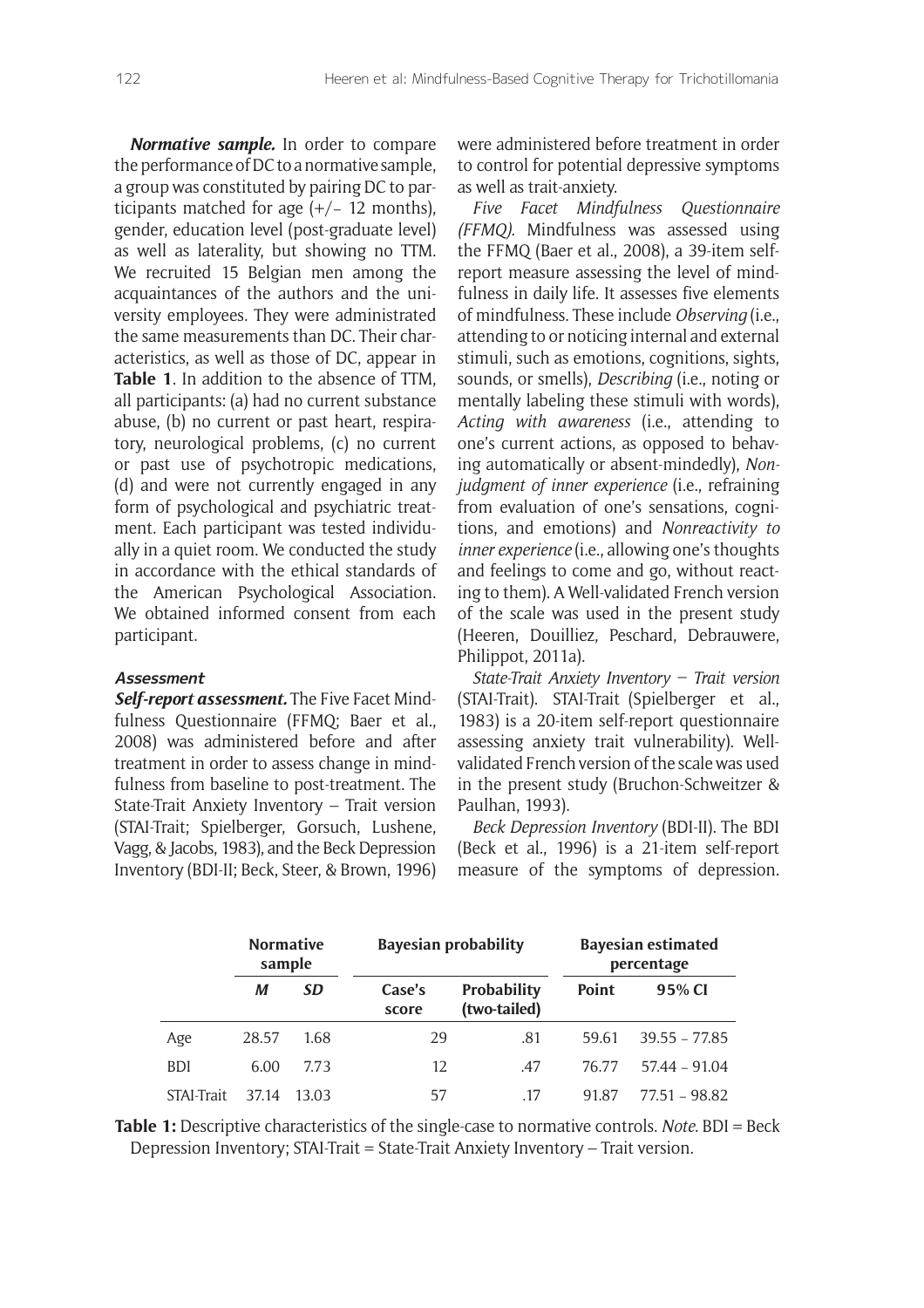Well-validated French versionof the scale was used in the present study (Beck et al., 1998).

*Semi-structured interview.* DC was also administrated the Mini International Neuropsychiatric Interview (Lecrubier, Weiller, Bonora, Amorin, & Lépine, 2002), a semistructured interview assessing DSM-IV-TR axis I disorders. One therapist administrated the Mini International Neuropsychiatric Interview to DC. He had over three years of training in cognitive and behavioral therapy and one year of intensive training on using the Mini International Neuropsychiatric Interview to make reliable diagnoses. With the exception of TTM, results revealed that DC did not exhibit any DSM-IV axis 1 disorder. The second therapist (with at least three years of cognitive and behavioral therapy training) also attended to this semi-structured interview and corroborated these conclusions.

*Hair Loss Severity.* In order to assess TTM symptoms severity, the hair loss severity was directly gauged through the observation of the bald spots. More specifically, we took pictures of DC's hair-loss regions. For the normative sample, we took pictures of the same hair areas. Then, these pictures were submitted to two judges (i.e., a male and a female) who were blind to the goal of this study. They were asked to rate the hair areas of these pictures from 0 – *normal hair spots (normal hair area)* – to 100 – *large bald spots (abnormal hair area*). Inter-rater agreement was high (Spearman' s rank *r* = 0.90, *p* < 0.001).

#### **Treatment**

The mindfulness program consisted of eight weekly 90-minute individual treatment sessions. The initial treatment session was scheduled within two weeks after baseline. The mindfulness training was an adaptation of mindfulness-based cognitive therapy (Segal, Teasdale, & Williams, 2002). Mindfulness-Based Cognitive Therapy was designed for the prevention of depressive relapse. We adapted it for our case by modifying the psycho-education component of the program (sessions 4 and 5) to target stress, anxiety and depression rather than merely depression.

Otherwise, all sessions and exercises followed the Mindfulness-Based Cognitive Therapy protocol [see Heeren & Philippot (2011b), for previous studies using such an adaptation of the program]. The program also included about 45-minute daily homework practice.

Two clinical psychologists delivered the training (AH and CB). One has a PhD in clinical psychology, a postgraduate training in cognitive and behavioral interventions, and had been trained in mindfulness-based psychological interventions. The other has a master degree in clinical psychology and was accomplishing a post-graduate clinical internship at the time of the study.

#### **Results**

#### **Depression and anxiety at baseline**

As shown in **Table 1**, DC showed a low-tomedium level of anxiety and a low level of depressive symptoms. However, these levels were not significantly different from the normative sample.

#### **Hair Loss Severity**

At baseline, as shown in **Table 2**, it was estimated that 99.99% of the control population would obtain less bald spots than DC (95% CI = 99.90% to 100%). The score meets the criteria for a deficit: the null hypothesis that the score is an observation from the control population is rejected (*p* < .001). At posttreatment, it was estimated that 99.44 % of the control population obtain less bald spots than DC (95% CI = 99.31% to 100%). Again, the score meets the criteria for a deficit; that is, the null hypothesis is rejected  $(p = .011)$ . However, at six-month follow-up, the null hypothesis, that the score is an observation from the normative sample, was not rejected (*p* = .67). DC's change in hair-loss severity is shown in **Figure 1**.

#### **Changes in mindfulness**

At baseline, as shown in **Table 3**, the null hypothesis that the score is an observation from the normative sample was not rejected for the total FFMQ score ( $p > .05$ ), suggesting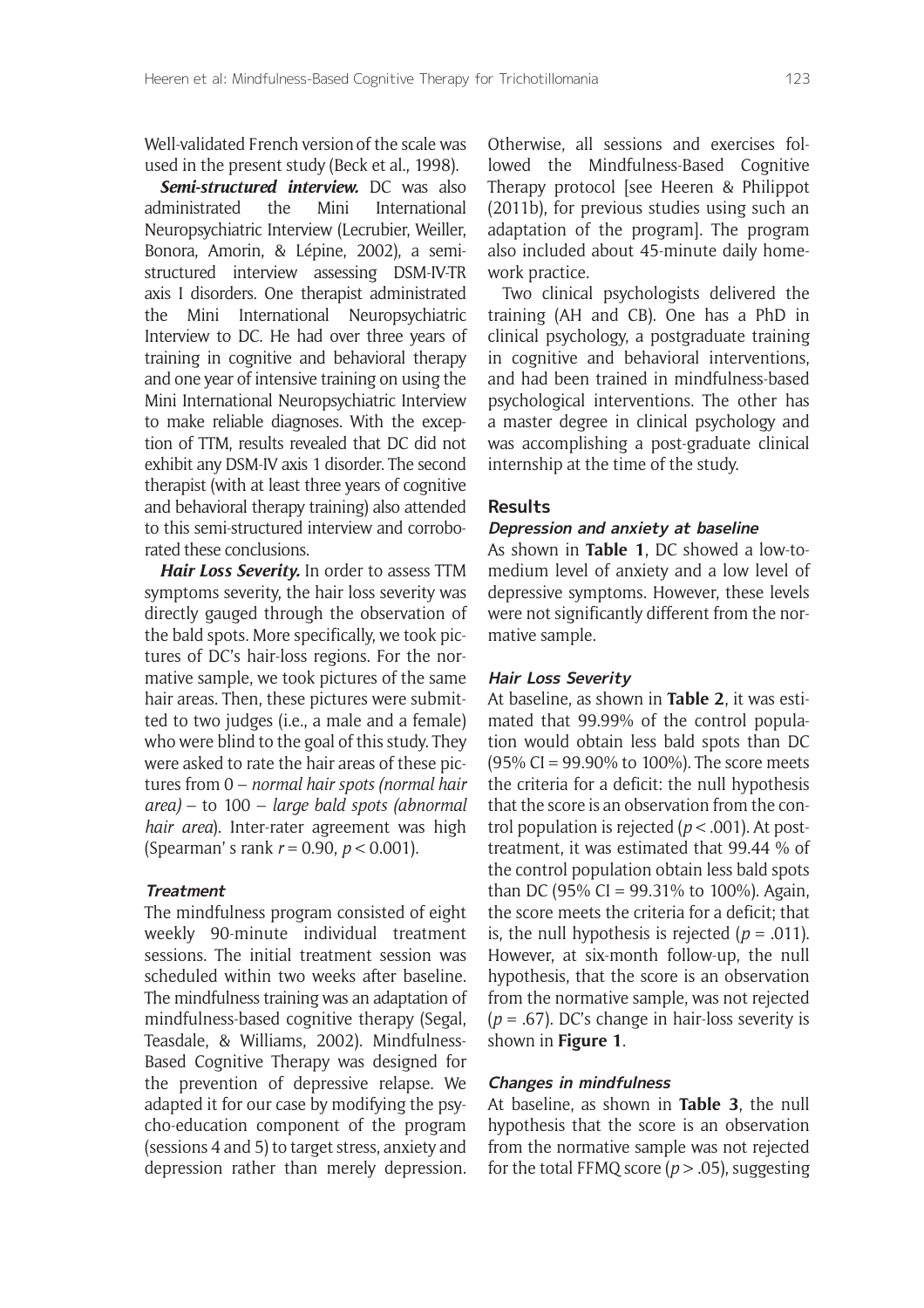|            | <b>Normative</b><br>sample |           | <b>Bayesian probability</b> |                 |                             | <b>Bayesian estimated</b><br>percentage |                 |
|------------|----------------------------|-----------|-----------------------------|-----------------|-----------------------------|-----------------------------------------|-----------------|
|            | М                          | <b>SD</b> | Time                        | Case's<br>score | Probability<br>(two-tailed) | Point                                   | 95% CI          |
| %Hair Loss | 9.36                       | 7.01      | Baseline                    | 92.5            | < 0.001                     | 99.99                                   | $99.90 - 100$   |
|            |                            |           | Post-treatment              | 40              | .011                        | 99.44                                   | $99.31 - 100$   |
|            |                            |           | Six-month                   | 12.5            | .67                         | 66.40                                   | $46.17 - 83.49$ |

**Table 2:** Case-controls score on hair loss. *Note:* A bold font emphasizes a significant difference between DC and the normative sample.



**Figure 1:** Changes in Hair Loss Severity as a function of Time. *Note:* The broken line depicts the mean score of the normative sample; the red "X" indicates that the case exhibits a deficit as compared to the normative sample; the green "v" indicates a significant restoration of this deficit.

that DC did not significantly differ from the normative sample. However, it was estimated that less than 5 % of the control population would differ from DC vis-à-vis *Describing*  and the *Nonreactivity to inner experience* FFMQ facets. These scores meet the criteria for a deficit; that is, the null hypothesis that the score is an observation from the control population is rejected (*p* < .05). There were no such differences between DC and normative controls regarding other FFMQ facets. At post-treatment, however, the null hypothesis, that the score is an observation from the normative sample, was not rejected for both the total score and subscale scores ( $p > .05$ ), suggesting the absence of difference between DC and the normative sample. At six-month follow-up, again, the null hypothesis that the score is an observation from the normative sample was not rejected for both the total score and subscale scores ( $p > .05$ ), suggesting the absence of difference between DC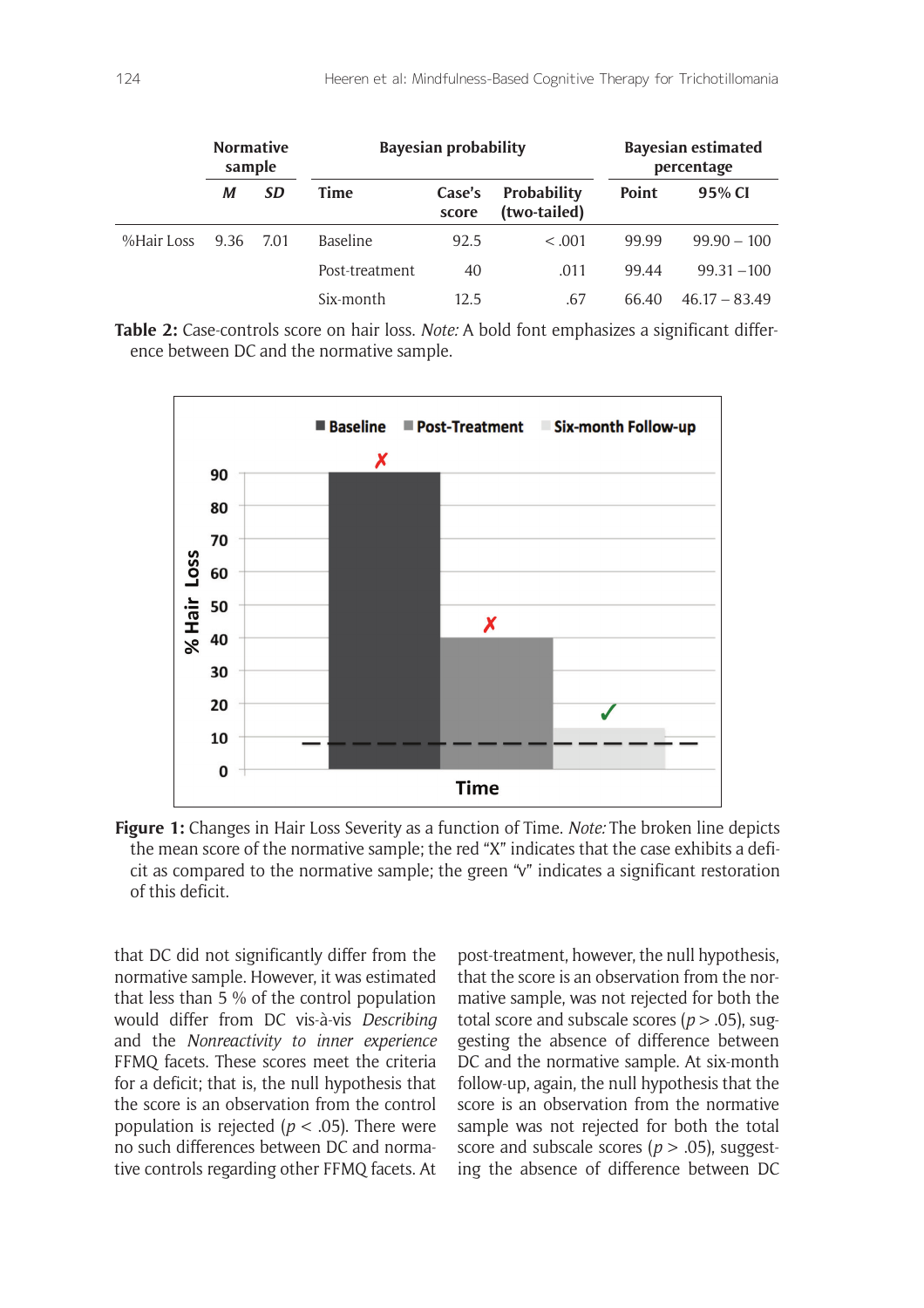| Condition              | <b>Normative</b><br>sample |           | <b>Bayesian probability</b> |                 |                                    |       | <b>Bayesian</b><br>estimated<br>percentage |
|------------------------|----------------------------|-----------|-----------------------------|-----------------|------------------------------------|-------|--------------------------------------------|
|                        | M                          | <b>SD</b> | <b>Time</b>                 | Case's<br>score | <b>Probability</b><br>(two-tailed) | Point | 95% CI                                     |
| Observing              | 23.86                      | 6.25      | <b>Baseline</b>             | 31              | .29                                | 85.64 | $68.09 - 96.31$                            |
|                        |                            |           | Post-treatment              | 30              | .36                                | 82.17 | $63.79 - 4.40$                             |
|                        |                            |           | Six-month<br>Follow-up      | 32              | .23                                | 88.58 | $72.30 - 97.61$                            |
| Describing             | 26.00                      | 1.59      | <b>Baseline</b>             | 23              | .04                                | 4.40  | $0.31 - 15.44$                             |
|                        |                            |           | Post-treatment              | 28              | .24                                | 87.84 | $71.26 - 97.29$                            |
|                        |                            |           | Six-month<br>Follow-up      | 29              | .12                                | 94.18 | $81.66 - 99.42$                            |
| Acting with            | 20.43                      | 4.33      | <b>Baseline</b>             | 27              | .16                                | 91.79 | 77.45 - 98.79                              |
| awareness              |                            |           | Post-treatment              | 25              | .33                                | 83.75 | $65.50 - 95.39$                            |
|                        |                            |           | Six-month<br>Follow-up      | 26              | .23                                | 88.33 | $71.95 - 97.55$                            |
| Nonreactivity          | 23.64                      | 4.89      | <b>Baseline</b>             | 11              | .02                                | 1.26  | $0.01 - 6.59$                              |
| to inner<br>experience |                            |           | Post-treatment              | 24              | .94                                | 52.81 | $33.37 - 71.89$                            |
|                        |                            |           | Six-month<br>Follow-up      | 28              | .40                                | 79.92 | $60.98 - 93.13$                            |
| Nonjudgement           | 25.14                      | 7.14      | <b>Baseline</b>             | 21              | .58                                | 29.18 | $13.14 - 49.10$                            |
| of inner<br>experience |                            |           | Post-treatment              | 26              | .91                                | 54.57 | $34.95 - 73.38$                            |
|                        |                            |           | Six-month<br>Follow-up      | 31              | .44                                | 77.98 | $58.54 - 91.98$                            |
| FFMQ score             | 119.07                     | 19.64     | <b>Baseline</b>             | 113             | .77                                | 38.58 | $20.73 - 58.69$                            |
| total                  |                            |           | Post-treatment              | 133             | .50                                | 74.93 | $55.36 - 89.78$                            |
|                        |                            |           | Six-month<br>Follow-up      | 146             | .20                                | 89.78 | $74.23 - 98.11$                            |

**Table 3:** Case-controls scores on mindfulness. *Note:* A bold font emphasizes a significant difference between DC and the normative sample.

and the normative sample. DC's change in mindfulness are shown in **Figure 2**.

#### **Discussion**

The primary purpose of this study was to examine whether a mindfulness training procedure without HRT could be successfully applied, in a regular clinical setting, to improve TTM. In accordance with our prediction, the results of this single-case study suggest that individuals who suffer from TTM may benefit from such a program, at least up to six months post-treatment.

First, as compared to the normative sample, DC exhibited, an improvement from baseline to post-treatment in two facets of mindfulness, namely Describing and Nonreactivity to inner experience. As mentioned above, previous research suggested that both inhibitory control and the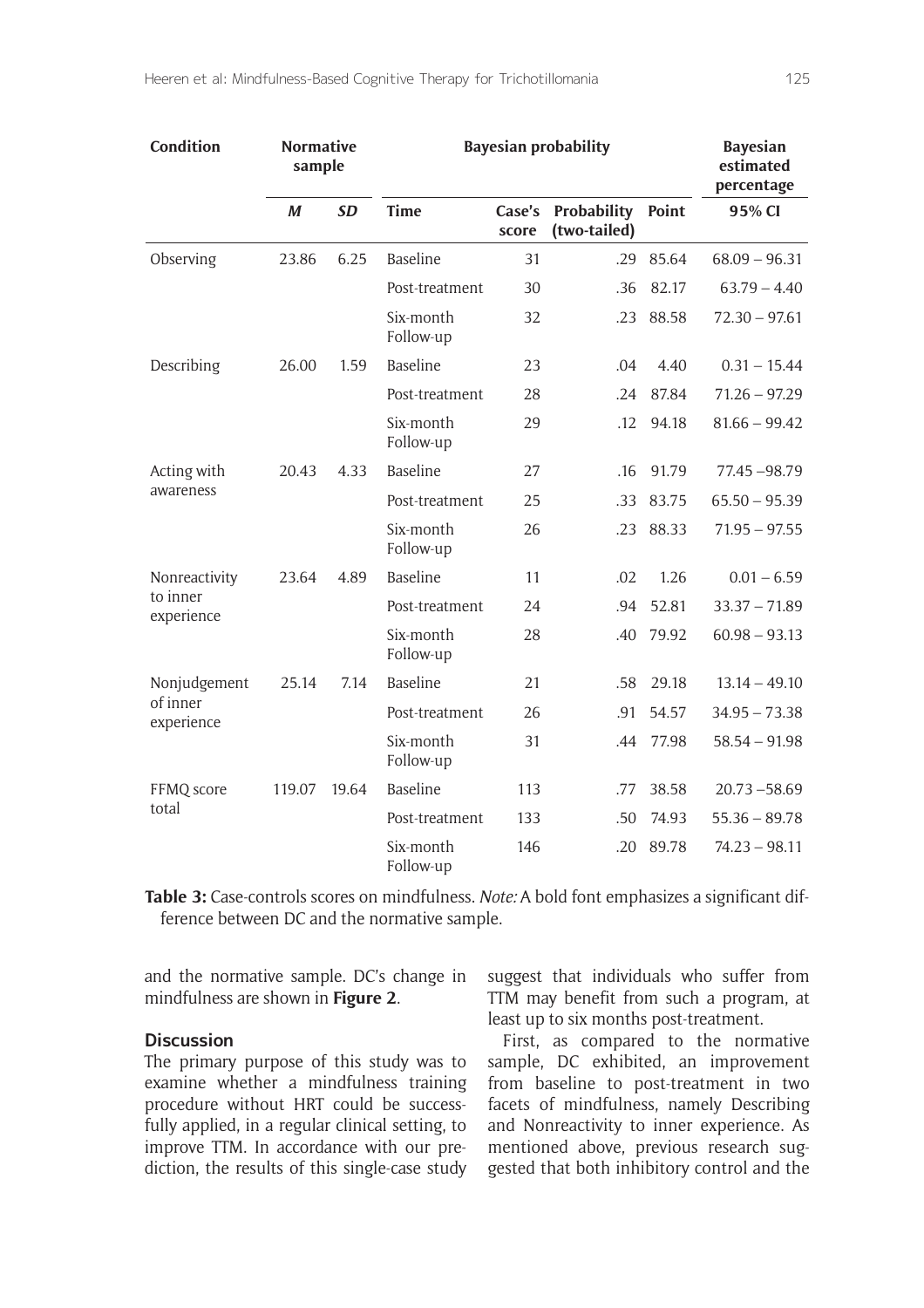

**Figure 2:** Changes in Mindfulness Facets as a function of Time. *Note:* The broken line depicts the mean score of the normative sample; the red "X" indicates that the case exhibits a deficit as compared to the normative sample; the green "v" indicates a significant restoration of this deficit.

inability to refrain hair-pulling in response to tension experienced prior to pulling are involved in the maintenance of TTM (e.g., Bohne et al., 2005b; 2008; Chamberlain et al., 2010; Lee et al., 2012; Stanley et al., 1997; Stein et al., 2002; Swedo et al., 1991). As the "Nonreactivity to inner experience" gauges the ability to allow one's thoughts and feelings to come and go, without reacting to them, we may therefore infer that the present treatment targeted a core component involved in the maintenance of TTM. This finding is consistent with studies demonstrating that impoverished inhibitory control may play a critical role in the maintenance of TTM (Bohne et al., 2008; Chamberlain et al., 2006; Lee et al., 2012; Stanley et al., 1997). For instance, Bohne and colleagues(2008) reported that impoverished inhibitory control among TTM patients predicted disorder severity and evolvement.

Second, the improvement of these two mindfulness facets suggests that the training modified the psychological processes of interest as intended. Moreover, it should be noted that FFMQ items refer to daily life situations rather than elements of the training sessions. Hence, our findings suggest that the changes induced by mindfulness training generalized to different types of situations. Our observation of an improvement in Describing and Nonreactivity to inner experience is also consistent with previous studies reporting that improvement on general psychopathological symptoms following mindfulness training were mediated by the increased capacities in these two facets only (Heeren et al., 2015). Results for the Nonreactivity facet are convergent with recent findings suggesting that improvement in top-down attention control, and more particularly inhibitory control, reduces psychological distress (Heeren, Coussement, & McNally, 2016; Houben, Wiers, & Jansen, 2011; Owens, Koster, Derakshan, 2013; Schweizer, Grahn,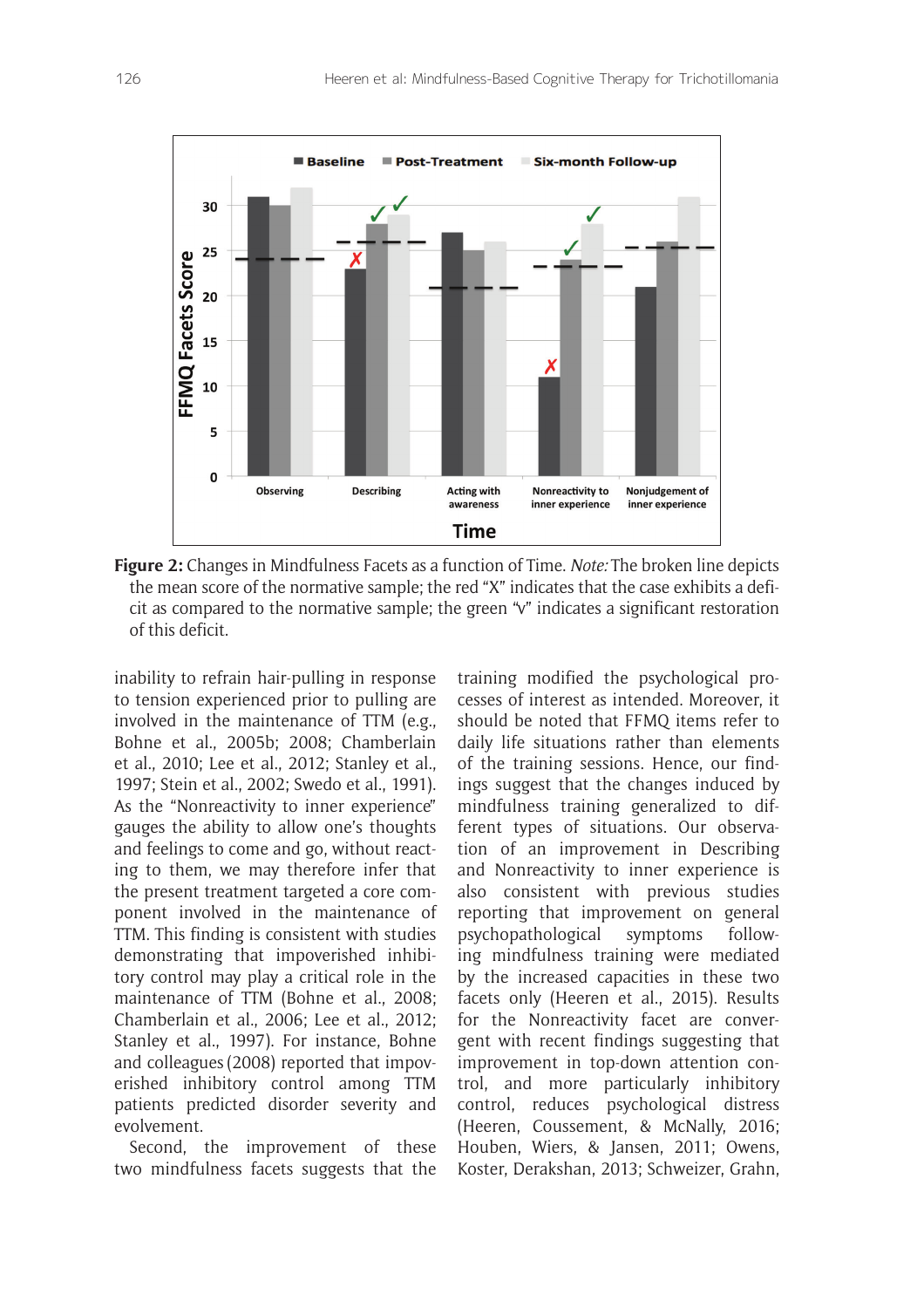Hampshire, Mobbs, & Dalgleish, 2013). Results for the *Describing* facet are consistent with recent neuroscientific findings demonstrating that verbal labeling of affect modulates brain responses to emotional stimuli (Hariri, Bookheimer, & Mazziotta, 2000; Lieberman et al., 2007) and with evidence showing that a larger description of the details related to emotional experiences significantly reduces negative affect (Raes, Williams, & Hermans, 2009; Vrielynck, Philippot, & Rimé, 2010).

Third, more critically, our study showed that the mindfulness program had a beneficial effect transferred to hair-pulling severity. Even if the hair loss remission only occurred at six-month follow-up, a marginal trend to improvement was already evidenced at posttreatment. It is very likely that the eightweek period for treatment delivery has been too short to allow appropriate time to hair regeneration. Future studies should include more intermediate assessments of hair regeneration to better understand how this change occurs.

Importantly, the convergence of the clinical measures across the different times of assessment should be noted. This finding is critical because it suggests that the benefits of mindfulness training were not merely the mirror of error measurement or bias due to self-report assessment. At a process level, these findings suggest that, in the present case, improvement in mindfulness first occurred, and that this beneficial effect then transferred to hair-pulling. This bares critical implications vis-à-vis model of change and causality inference (e.g., Maurage, Heeren, & Pesenti, 2013)

At a clinical level, this study adds to a growing empirical literature suggesting that MBIs may be particularly suitable for treating individuals who suffer from TTM (Keuthen et al., 2010, 2011; Twohig & Woods, 2004; Woods et al., 2006b). Moreover, the present study is the first evidence that mindfulness training without HRT may lead to a significant improvement in TTM. This is particularly critical for future clinical studies with TTM. Indeed, although the extent of training is modest, totalizing no more than eight weekly sessions, significant clinical change occurred. Further, the six-month follow-up assessment revealed maintenance of these benefits. The present findings clearly suggest that randomized controlled trials are now needed to examine whether mindfulness training per se lead to superior symptoms reduction than the usual HRT treatment for TTM. Future studies might also examine the potential gains maintenance at oneyear follow-up. They might also explore the potential long-term impact of adding a number of boosting sessions after the end of the treatment.

The present study also has some limitations. First, one cannot exclude that the improvement may be attributed to spontaneous recovery. Second, because of clinical constraints, the two people who administered the mindfulness training were not blind to the hypothesis of the present study. We could therefore not completely protect against the Rosenthal effect (Rosenthal & Rosnow, 1997), that one's beliefs and expectations may influence the phenomenon under investigation. Finally, one cannot exclude that some idiosyncratic characteristics of DC (e.g., absence of comorbidity, motivation, educational level) might explain the present findings. Consequently, replications among other clients, including patients with comorbid disorders, are clearly needed to confirm the generalizability of the present findings.

In conclusion, the present findings have shown the efficacy of mindfulness training for TTM over a six-month follow-up period. Although it remains particularly difficult to infer generalization from one patient, the present data are the first to suggest that mindfulness training *per se* might be a suitable clinical intervention for TTM.

#### **Competing Interests**

The authors declare that they have no competing interests.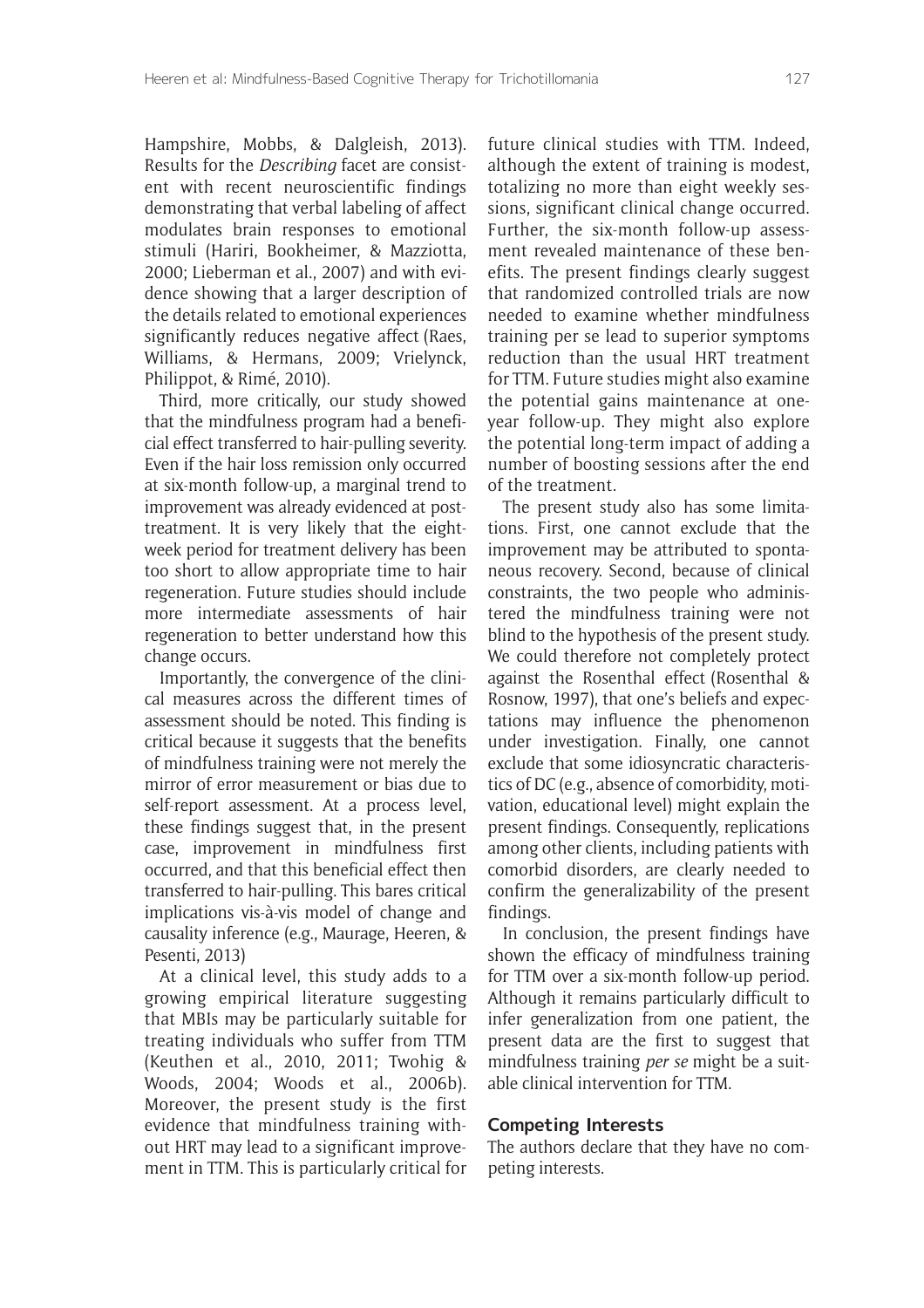#### **Acknowledgments**

This research was supported by a Grant (Grant  $#$  FC 78142) from the Belgian National Science Foundation "F.R.S. –FNRS." and by the Belgian Foundation for Vocation ("Vocatio"), both awarded to Dr. Alexandre Heeren. These foundations have no role in the study design, collection, analysis or interpretation of the data, writing the manuscript, or the decision to submit the paper for publication.

#### **Note**

<sup>1</sup> It should be noted that he presence of two therapists is a common procedure of the clinical center where the present intervention took place (i.e., the Psychology Department Consulting Center of the Université catholique de Louvain, Belgium), rather than a specific strategy or concern vis-à-vis the present case study.

#### **References**

- **American Psychiatric Association.** (2013). *Diagnostic and Statistical Manual of Mental Disorders (5th ed.)*. Washington, DC
- **Andrieu, C., De Freitas, N., Doucet, A.,** & Jordan, M. (2003). An introduction to MCMC for machine learning. *Machine Learning, 50*, 5–43. DOI: http://dx.doi. org/10.1023/A:1020281327116
- **Azrin, N. H., Nunn, R. G.,** & **Frantz, S. E.** (1980). Treatment of hair-pulling: A comparative study of habit reversal and negative practice training. *Journal of*  Behavior Therapy and Experimental Psy*chiatry, 11*, 13–20. DOI: http://dx.doi. org/10.1016/0005-7916(80)90045-2
- **Baer, R. A.** (2003). Mindfulness training as a clinical intervention: A conceptual and empirical review. *Clinical Psychology: 3CIENCE AND 0RACTICE* , 230–241. DOI: http://dx.doi.org/10.1093/clipsy.bpg015
- **Baer, R. A., Smith, G. T., Lykins, E., Button, D., Krietemeyer, J., Sauer, S., Walsh, E., Duggan, D.,** & **Williams, J.M.G.** (2008). Construct validity of the five facets mindfulness questionnaire in meditating and nonmeditating samples.

*Assessment, 15*, 329–342. DOI: http:// dx.doi.org/10.1177/1073191107313003

- **Barlow, D. H.,** & **Hersen, M.** (1984). *Single CASE EXPERIMENTAL DESIGNS 3TRATEGIES FOR studying behavior chance (2nd Edition).* New York: Allyn & Bacon.
- **Beck, A. T., Steer, R. A.,** & **Brown, G. K.** (1996). *Beck Depression Inventory manual (2nd ed.).* San Antonio, TX: Psychological Corporation. French adaptation, 1998, Paris, France: Editions du Centre de Psychologie Appliquée.
- **Beck, A. T., Steer, R. A.,** & **Brown, G. K.** (1998). Beck Depression Inventory manual (2nd ed.) French adaptation, Paris, France: Editions du Centre de Psychologie Appliquee.
- **Bjorklund, D. F.,** & **Harnishfeger, K. K.** (1995). The evolution of inhibition mechanisms and their role in human cognition and behavior. In F.N. Dempster & C.J. Brainerd (Eds.), *Interference and inhibition in cognition*. San Diego: Academic Press, 142–69. DOI: http://dx.doi.org/10.1016/ b978-012208930-5/50006-4
- **Bloch, M. H., Landeros-Weisenberger, A., Dombrowski, P., Kelmendi, B., Wegner, R., Nudel, J., Pittenger, C., Leckman, J. F.,** & **Coric, V.** (2007). Systematic review: Pharmacological and behavioral treatment for trichotillomania. *Biological Psychiatry, 62*, 839–846. DOI: http://dx.doi. org/10.1016/j.biopsych.2007.05.019
- **Bohne, A., Keuthen, N. J., Tuschen- Caffier, B., & Wihlemen, S.** (2005a). Cognitive inhibition in trichotillomania and obsessive-compulsive disorder. *Behaviour Research and Therapy, 43*, 923–942. DOI: http://dx.doi.org/ 10.1016/j.brat.2004.06.014
- **Bohne, A., Savage, C. R., Deckersbach, T., Keuthen, N. J., Jenike, M. A., Tuschen- Caffier, B., & Wihlem, S.** (2005b). Visuospatial abilities, memory, and executive functioning in trichotillomania and obsessive-compulsive disorder. *Journal of Clinical and Experimental Neuropsychology, 27*, 835–399. DOI: http://dx.doi. org/10.1080/13803390490520418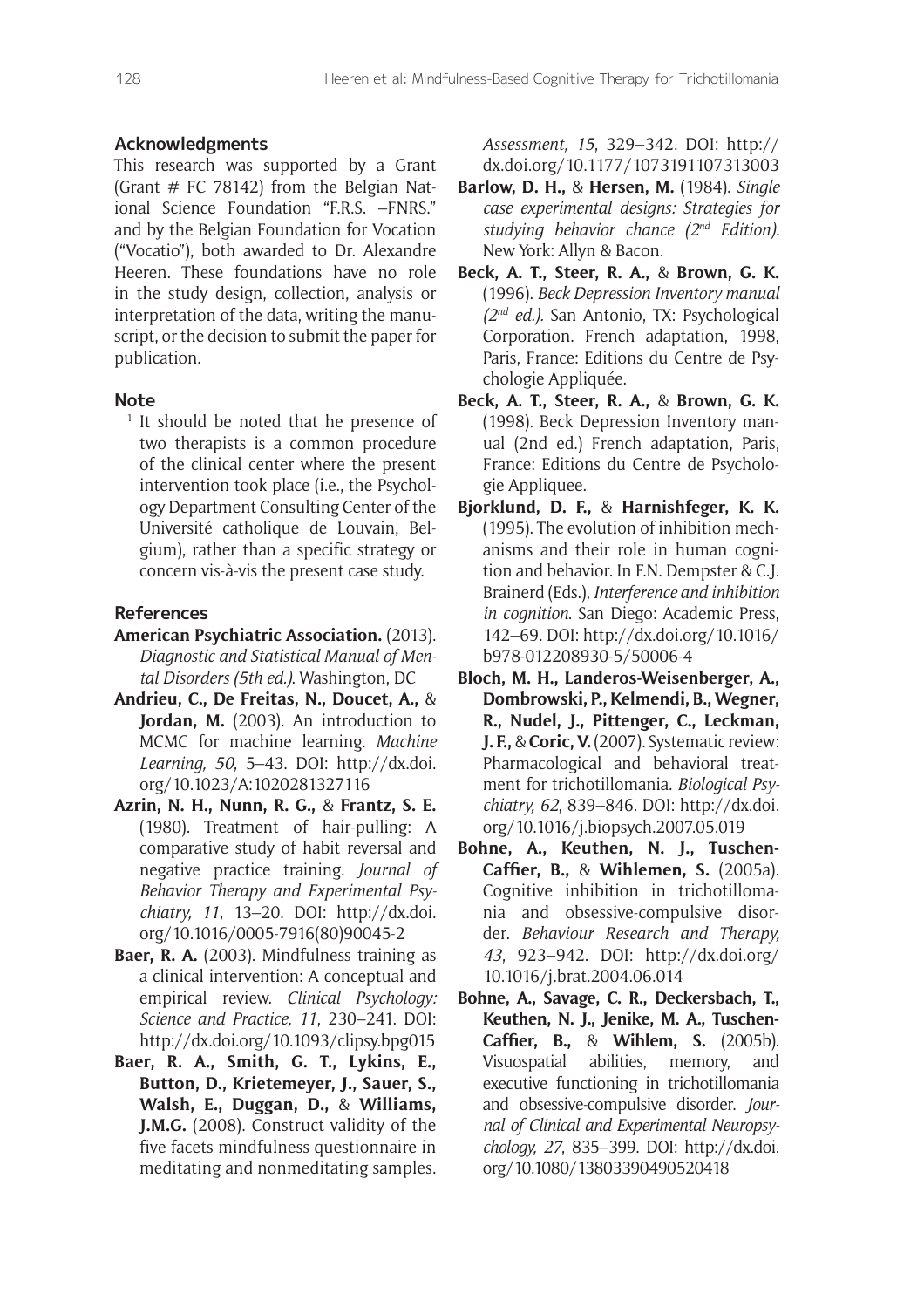- **Bohne, A., Savage, C. R., Deckersbach, T., Keuthen, N. J.,** & **Wilhem, S.** (2008). Motor inhibition in trichotillomania and obsessive-compulsive disorder. *Journal of*  Psychiatric Research, 42, 141-150. DOI: http://dx.doi.org/10.1016/j.jpsychires. 2006.11.008
- **Bruchon-Schweitzer, M.,** & **Paulhan, I.** (1993). *Adaptation francophone de L'inventaire d'anxiété Trait-Etat (Forme Y) de Spielberger.* Paris, France: Editions du Centre Psychologie Appliquée.
- **Chamberlain, S. R., Blackwell, A. D., Fineberg, N. A., Robbins, T. W.,**  & **Sahakian, B. J.** (2006). Strategy implementations in obsessive-compulsive disorder and trichotillomania. Psychological *Medicine, 36*, 91–97. DOI : http://dx.doi. org/10.1017/S0033291705006124
- **Chamberlain, S. R., Hampshire, A., Menzies, L. A., Garyfallidis, E., Grant, J. E., Odlaug, B. L., Craig, K., Fineberg, N.,**  & **Sahakian, B. J.** (2010). Reduced brain white matter integrity in trichotillomania: a diffusion tensor imaging study. Archives of General Psychiatry, *67*, 965–971. DOI: http://dx.doi.org/ 10.1001/archgenpsychiatry.2010.109
- **Chamberlain, S. R, Menzies, L. A., Fineberg, N., Del Campo, N., Suckling, J., Craig, K., Muller, U., Robbins, T. W., Bullmore, E. T.,** & **Sahakian, B. J.** (2008). Grey matter abnormalities in trichotillomania: morphometric magnetic resonance imaging study. *British Journal of Psychiatry, 193, 216-221. DOI:* http://dx.doi.org/10.1192/bjp.bp.107.048314
- **Chiesa, A.,** & **Serretti, A.** (2010). A systematic review of neurobiological and clinical features of mindfulness meditations. *Psychological Medicine*, 40, 1239-1252. DOI: http://dx.doi.org/10.1017/ S0033291709991747
- **Crawford, J. R.,** & **Garthwaite, P. H.** (2007). Comparison of a single case to a control normative sample in neuropsychology: Development of a Bayesian approach. *Cognitive Neuropsychology, 24,* 343–372. DOI: http://dx.doi. org/10.1080/02643290701290146
- **Crawford, J. R., Garthwaite, P. H.,** & **Howell, D. C.** (2009). On comparing a single-case with a control sample: An alternative perspective. *Neuropsychologia, 47*, 2690–2695. DOI: http:// dx.doi.org/10.1016/j.neuropsychologia.2009.04.011
- **Crawford, J. R., Garthwaite, P. H.,** & Porter, S. (2010). Point and interval estimates of effect size for the case-controls design in neuropsychology: Rationale, methods, implementations, and proposed reporting standards. *Cognitive Neuropsychology, 27*, 245–260. DOI: http://dx.doi. org/10.1080/02643294.2010.513967
- **Crosby, J. M., Dehlin, P. R., Mitchell, P. R.,** & **Twohig, M. P.** (2012). Acceptance and commitment therapy and habit reversal training for the treatment of trichotillomania. *Cognitive and Behavioral Prac-TICE* , 595–605. DOI: http://dx.doi. org/10.1016/j.cbpra.2012.02.002
- **Diefenbach, G. J., Tollin, D. F., Meunier, S.,** & **Worhunsky, P.** (2008). Emotion regulation and trichotillomania: A comparison of clinical and nonclinical hairpulling. *Journal of Behavior Therapy and Experi-MENTAL0SYCHIATRY*32–41. DOI: http:// dx.doi.org/10.1016/j.jbtep.2006.09.002
- **Duke, D. C., Keeley, M. L., Geffken, G. R.,** & **Storch, E. A.** (2010). Trichotillomania: a current review. *Clinical Psychology Review, 30*, 181–193. DOI: http://dx.doi. org/10.1016/j.cpr.2009.10.008
- **Flessner, C.A., Conelea, C.A., Woods, D.W., Franklin, M.B., Keuthen, N.J.,** & **Cashin, S.E.** (2008). Styles of pulling in trichotillomania: Exploring differences in symptoms severity, phenomenology, and functional impact. *Behaviour Research and Therapy*, *46,* 345–57. DOI: http:// dx.doi.org/10.1016/j.brat.2007.12.009
- **Franklin, M.E., Flessner, C.A., Woods, D.W., Keuthen, N.J., Piacentini, J.C., Moore, P.** et al. (2008). The child and adolescents trichotillomania impact project: Descriptive psychopathology, comorbidity, functional impairment, and treatment utilization. *Journal of*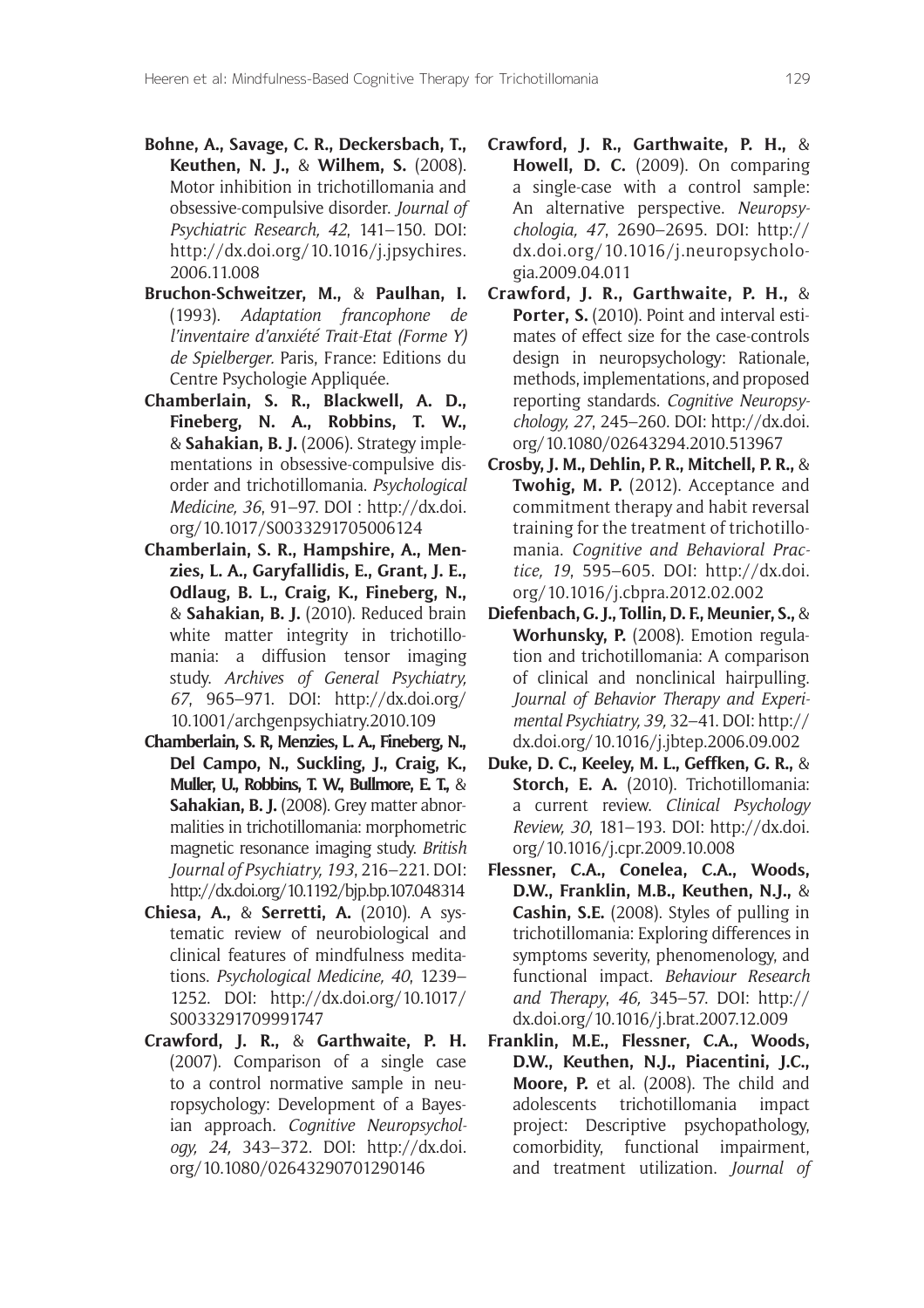*Developmental Behavioral Pediatrics, 29,* 493–500. DOI: http://dx.doi.org/10.1097/ DBP.0b013e31818d4328

- **Grant, J. E., Odlaug, B. L.,** & **Potenza, M. N.** (2007). Addicted to hair pulling? How an alternate model of trichotillomania may improve treatment outcome. *Harvard Review of Psychiatry*, 15, 80–85. DOI: http://dx.doi.org/10.1080/ 10673220701298407
- **Grossman, P., Niemann, L., Schmidt, S.,** & **Walach, H.** (2004). Mindfulness-based stress reduction and health benefits: A meta-analysis. *Journal of Psychosomatic Research*, *57*, 35–43. DOI: http://dx.doi. org/10.1016/S0022-3999(03)00573-7
- **Hariri, A. R., Bookheimer, S.Y.,** & **Mazziotta, J. C.** (2000). Modulating emotional responses: Effects of a neocortical network on the limbic system. *Neuroreport, 11*, 43–48. DOI: http://dx.doi.org/10.1097/00001756- 200001170-00009
- **Hayes, S. C., Strosahl, K.,** & **Wilson, K. G.** (1999). *Acceptance and commitment therapy.* New York: Guilford Press.
- **Heeren, A., Coussement, C.,** & **McNally, R.J.** (2016). Untangling attention bias modification from emotion: A doubleblind randomized experiment among individuals with social anxiety disorder. Journal of Behavior Therapy and Experi-*MENTAL0SYCHIATRY*, 61–67. DOI: http:// dx.doi.org/10.1016/j.jbtep.2015.05.005
- **Heeren, A., Deplus, S., Peschard, V., Nef, F., Kotsou, I., Dierickx, C., Mondillon, L., Robinaugh, D.,** & **Philippot, P.** (2015). Does change in self-reported mindfulness mediate the clinical benefits of mindfulness training? A controlled study using the French translation of the Five Facet Mindfulness Questionnaire. *Mindfulness, 6, 553-559. DOI: http://dx.doi.* org/10.1007/s12671-014-0287-1
- **Heeren, A., Douilliez, C., Peschard, V., Debrauwere, L.,** & **Philippot, P.** (2011a). Cross-cultural consistency of the Five Facets Mindfulness Questionnaire: Adaptation and validation in a French sample.

*European Review of Applied Psychology, 61*, 147–151. DOI: http://dx.doi.org/ 10.1016/j.erap.2011.02.001

- **Heeren, A., Maurage, P.,** & **Philippot, P.** (2013). A Bayesian case-controls exploration of the malleability of attentional bias for threat in social phobia. Inter*national Journal of Cognitive Therapy, 6,* 24–39. DOI: http://dx.doi.org/10.1521/ ijct.2013.6.1.24
- **Heeren, A.,** & **Philippot, P.** (2011b). Changes in ruminative thinking mediate the clinical benefits of mindfulness, *Mindfulness, 2*, 8–13. DOI: http://dx.doi.org/10.1007/ s12671-010-0037-y
- **Heeren, A., Van Broeck, N.,** & **Philippot, P.** (2009). The effects of mindfulness training on executive processes and autobiographical memory specificity. *Behaviour Research and Therapy, 47*, 403– 409. DOI: http://dx.doi.org/10.1016/j. brat.2009.01.017
- **Houben, K., Wiers, R. W.,** & **Jansen, A.** (2011). Getting a grip on drinking behavior. Training working memory to reduce alcohol abuse. *Psychological Science*, *22*, 968–975. DOI: http://dx.doi.org/ 10.1177/0956797611412392
- **Kabat-Zinn, J.** (1990). Full catastrophe living: Using the wisdom of your body and mind to face stress, pain, and illness. New York: Delacorte.
- **Keuthen, N. J., Rothbaum, B. O., Falkenstein, M. J., Meunier, S., Timpano, K. R., Jenike, M. A.,** & **Welch, S. S.** (2011). DBT-enhanced habit reversal treatment for trichotillomania: 3- and 6-month follow-up results. *Depression*  and Anxiety, 28, 310-313. DOI: http:// dx.doi.org/10.1002/da.20778
- **Keuthen, N. J., Rothbaum, B. O., Welch, S. S., Taylor, C., Falkenstein, M. J., Heekin, M., Jordan, C. A., Timpano, K. R., Meunier, S., Fama, J.,** & **Jenike, M. A.** (2010). Pilot trial of dialectical behavior therapy-enhanced habit reversal for trichotillomania. *Depression and !NXIETY*, 953–959. DOI: http://dx.doi. org/10.1002/da.20732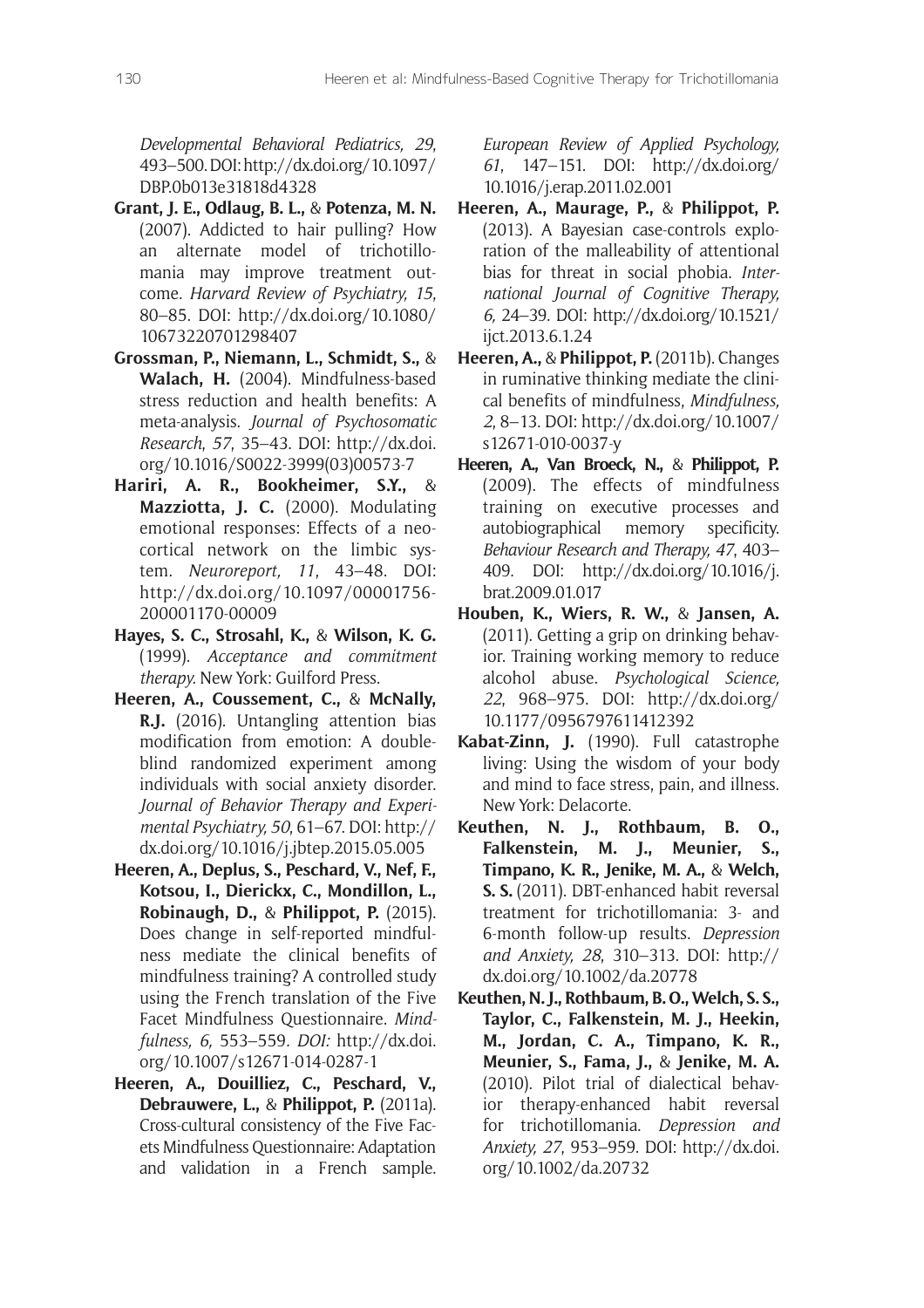- **Keuthen, N. J., Stein, D. J.,** & **Christenson, G. A.** (2001). *Help for hair-pullers*. Oakland: Harbinger Publications.
- **Khoury, B., Lecomte, T., Fortin, G., Masse, M., Therien, P., Bouchard, V., Chapleau, M.-A., Paquin, K.,** & **Hofmann, S. G.** (2013). Mindfulness-based therapy: A comprehensive meta-analysis. *Clini*cal Psychology Review, 33, 763-771. DOI: http://dx.doi.org/10.1016/j. cpr.2013.05.005
- **Lecrubier, Y., Weiller, E., Bonora, L. I., Amorin, P.,** & **Lépine, J.-P.** (2002). *French Adaptation of the Mini International Neuropsychiatric Interview (MINI 5.0.0.).* Internal report, Unité INSERM 302. Hôpital de la Salpétrière, Paris, France.
- **Lee, H.-J., Franklin, S. A., Turkel, J. E., Goetz, A. R.,** & **Woods, D. W.** (2012). Facilitated attentional disengagement from hair-related cues among individuals diagnosed with trichotillomania: An investigation based on the exogenous cueing paradigm. *Journal of Obsessive-Compulsive and Related Disorders, 1*, 8–15. DOI: http://dx.doi.org/10.1016/j. jocrd.2011.11.005
- **Lieberman, M. D., Eisenberg, N. I., Crockett, M. J., Tom, S. M., Pfeifer, J. H.,** & **Way, B. M.** (2007). Putting feelings into words: Affect labeling disrupts amygdala activity to affective stimuli. *Psychological 3CIENCE* , 421–428. DOI: http://dx.doi. org/10.1111/j.1467-9280.2007.01916.x
- **Linehan, M. M.** (1993). *Cognitive-behavioral treatment of borderline personality disorder*. New York: Guilford Press.
- **Mansueto, C. S., Townsley-Stemberger, R. M., McCombs-Thomas, A.,** & **Goldfinger-Colomb, R.** (1997). Trichotillomania: A comprehensive behavioral model. *Clinical Psychology Review, 17, 567-577.* DOI: http://dx.doi.org/10.1016/S0272- 7358(97)00028-7
- **Maurage, P., Heeren, A.,** & **Pesenti, M.** (2013). Does chocolate consumption really boost Nobel award chances? The peril of over-interpreting correlations in

nutrition and health studies. *The Journal of Nutrition, 143,* 931–933.*\$/)*http:// dx.doi.org/10.3945/jn.113.174813

- **Nigg, J. T.** (2000). On the inhibition/ disinhibition in developmental psychopathology: Views from cognitive and personality psychology and a working inhibition taxonomy. Psychological Bul*letin, 126*, 220–246. DOI: http://dx.doi. org/10.1037/0033-2909.126.2.220
- **Ninan, P. T., Rothbaum, B. O., Marsteller, F. A., Knight, B. T.,** & **Eccard, M. B.** (2000). A placebo-controlled trial of cognitivebehavioral therapy and clomipramine in trichotillomania. *Journal of Clinical Psychiatry, 61*, 47–50. DOI: http://dx.doi. org/10.4088/JCP.v61n0111
- **O'Sullivan, R. L., Rauch, S. L., Breiter, H. C., Grachev, I. D., Baer, L., Kennedy, D. N., Keuthen, N. J., Savage, C. R., Manzo, P. A., Caviness, V. S.,** & **Jenike, M. A.** (1997). Reduced basal ganglia volumes in trichotillomania measured via morphometric magnetic resonance imaging. *Biological Psychiatry*, 42, 39–45. DOI: http://dx.doi.org/10.1016/S0006- 3223(96)00297-1
- **Owens, M., Koster, E. H. W.,** & **Derakshan, N.** (2013). Improving attention control in dysphoria through cognitive training: Transfer effects on working memory capacity and filtering efficiency. Psycho*physiology 50*, 297–307. DOI: http:// dx.doi.org/10.1111/psyp.12010
- **Pelissier, M.,** & **O'Connor, K.** (2004). Cognitivebehavioral treatment of trichotillomania, targeting perfectionism. *Clinical Case Studies, 3*, 57–69. DOI: http://dx.doi. org/10.1177/1534650103258973
- **Raes, F., Williams, J. M. G.,** & **Hermans, D.** (2009). Reducing cognitive vulnerability to depression: A preliminary investigation of Memory Specificity Training (MEST) in inpatients with depressive symptomatology. *Journal of Behavior Fherapy and Experimental Psychiatry, 40,* 24–38. DOI: http://dx.doi.org/10.1016/ j.jbtep.2008.03.001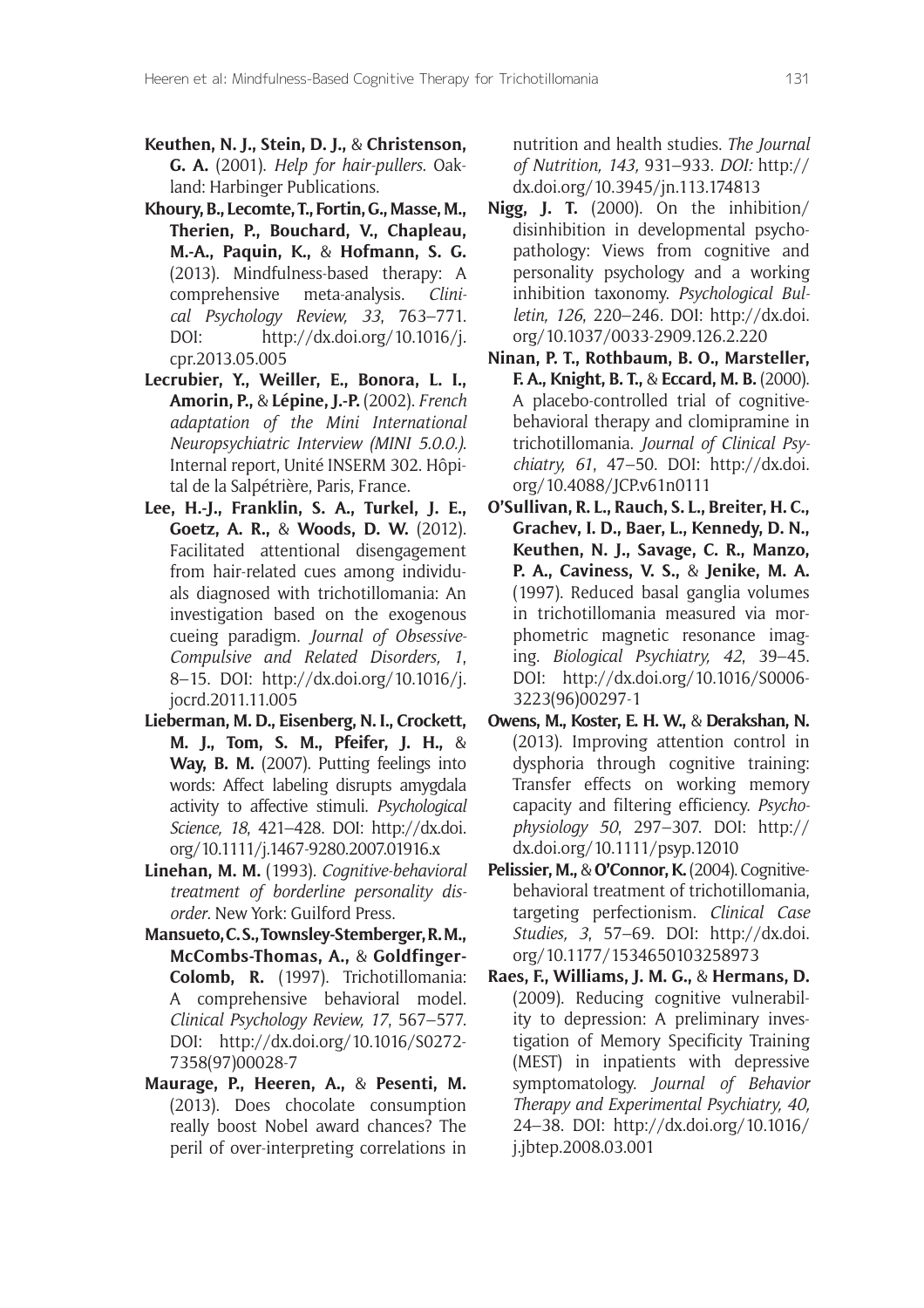- **Rosenthal, R., & Rosnow, R. L.** (1997*). People studying people: Artifacts and ethics in behavioral research*. New York: Freeman.
- **Schweizer, S., Grahn, J., Hampshire, A., Mobbs, D.,** & **Dalgleish, T.** (2013). Training the Emotional Brain: Improving Affective Control through Emotional Working Memory Training. *Journal of Neuroscience, 33*, 5301–5311. DOI: http://dx.doi.org/ 10.1523/JNEUROSCI.2593-12.2013
- **Segal, Z. V., Teasdale, J. D.,** & **Williams, J. M. G.** (2002). *Mindfulness-Based Cognitive Therapy for Depression*: *A new approach to preventing relapse*. New York: Guilford Press.
- **Shusterman, A., Feld, L., Baer, L.,** & **Keuthen, N. J.** (2009). Affective regulation in trichotillomania: Evidence from largescale Internet survey. *Behavior Research and Therapy, 47*, 637–644. DOI: http:// dx.doi.org/10.1016/j.brat.2009.04.004
- **Spielberger, D. C., Gorsuch, R. L., Lushene, R., Vagg, P. R.,** & **Jacobs, G. A.** (1983). *Manual for the State-Trait Anxiety Inventory.* Palo Alto, CA: Consulting Psychology Press.
- **Stanley, M. A., Hannay, H. J.,** & **Breckenridge, J. K.** (1997). The neuropsychology of trichotillomania. *Journal of Anxiety Disorders, 11*, 473–488. DOI: http://dx.doi. org/10.1016/S0887-6185(97)00024-8
- **Stein, D. J., van Heerden, B., Hugo, C., van Kradenburg, J., Warwick, J., Zungu-Dirwayi, N.,** & **Seedat, S.** (2002). Functional brain imaging and pharmacotherapy in trichotillomania. Single photon emission computed tomography before and after treatment with the selective serotonin reuptake inhibitor citalopram. *Progress in Neuropsychop*harmacoloy and Biological Psychiatry, *26*, 885–890. DOI: http://dx.doi.org/ 10.1016/S0278-5846(01)00334-7
- **Swedo, S. E., Rapoport, J. L., Leonard, H. L., Schapiro, M. B., Rapoport, S. I.,** & **Grady, C. L.,** (1991). Regional cerebral glucose metabolism of women with

trichotillomania. *Archives of General 0SYCHIATRY* , 828–833. DOI: http:// dx.doi.org/10.1001/archpsyc.1991. 01810330052008

- **Tang, Y. Y., Ma, Y. H., Wang, J., Fan, Y. X., Feng, S. G., Lu, Q. L.,** et al. (2007). Shortterm meditation training improves attention and self-regulation. Proceed*ings of the National Academy of Science, 104*, 17152–17156. DOI: http://dx.doi. org/10.1073/pnas.0707678104
- **Teng, E. T., Woods, D. W., Twohig, M. P.,** & **Marcks, B. A.** (2002). Body focused repetitive behavior problems: Prevalence in a non-referred population and differences in somatic awareness. *Behavior Modification, 26*, 340–360. DOI: http://dx.doi. org/10.1177/0145445502026003003
- **Twohig, M. P.,** & **Woods, D. W.** (2004). A preliminary investigation of acceptance and commitment therapy and habit reversal as a treatment for trichotillomania. *Behavior Therapy, 35*, 803–820. DOI: http://dx.doi.org/10.1016/S0005- 7894(04)80021-2
- **Vrielynck, N., Philippot, P.,** & **Rimé, B.** (2010). Level of processing modulates benefits of writing about stressfull events: Comparing generic and specific recall. *Cognition & Emotion, 24*, 1117–1132. DOI: http://dx.doi.org/ 10.1080/02699930903172161
- **Woods, D. W., Flessner, C. A., Franklin, M. E., Keuthen, N. J., Goodwin, R. D., Stein, D. J.,** & **Walteher, M. R.** (2006a). The trichotillomania impact project (TIP): exploring phenomenology, functional impairment, and treatment utilization. Journal of Clinical Psychiatry, 67, 1877– 1888. DOI: http://dx.doi.org/10.4088/ JCP.v67n1207
- **Woods, D. W., Wetterneck, C. T.,** & Flessner, C. A. (2006b). A controlled evaluation of acceptance and commitment therapy plus habit reversal for trichotillomania. *Behaviour Research and Therapy, 44*, 639–656. DOI: http://dx.doi. org/10.1016/j.brat.2005.05.006